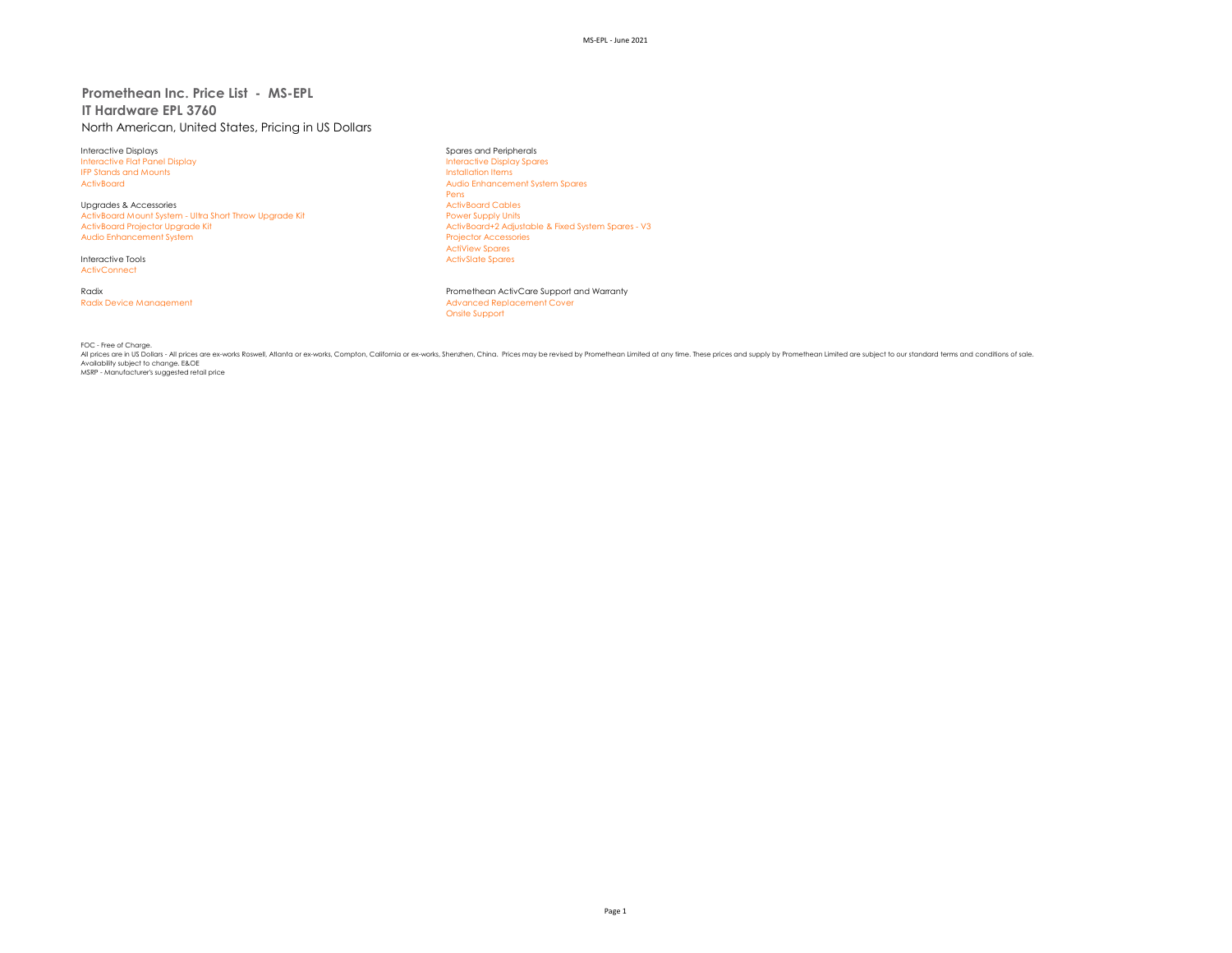# Interactive Displays

| Product Code                   | <b>Product Name</b> | Product Description | MS-EPL<br><b>MSRP</b> |
|--------------------------------|---------------------|---------------------|-----------------------|
|                                |                     |                     |                       |
| Interactive Flat Panel Display |                     |                     |                       |
|                                | .                   |                     | .<br>.                |

| AP7E-U65-NA-1 | ActivPanel Nickel 65"          | ActivPanel Nickel 65" - 1 x Pen, Vesa Mount, WIFI Module & cable pack included. ActivInspire Professional Edition available FOC   | \$2.999 | \$2.039 |
|---------------|--------------------------------|-----------------------------------------------------------------------------------------------------------------------------------|---------|---------|
| AP7E-U75-NA-1 | ActivPanel Nickel 75"          | ActivPanel Nickel 75" - 1 x Pen, Vesa Mount, WIFI Module & cable pack included. ActivInspire Professional Edition available FOC   | \$5,859 | \$3,984 |
| AP7E-U86-NA-1 | ActivPanel Nickel 86"          | ActivPanel Nickel 86" - 1 x Pen, Vesa Mount, WIFI Module & cable pack included. ActivInspire Professional Edition available FOC   | \$8,929 | \$6,072 |
| AP7F-B70-NA-1 | ActivPanel Titanium 70"        | ActivPanel Titanium 70" - 4 x Pen, Vesa Mount, WIFI Module & cable pack included. ActivInspire Professional Edition available FOC | \$5,709 | \$3,882 |
| AP7E-B75-NA-1 | <b>ActivPanel Titanium 75"</b> | ActivPanel Titanium 75" - 4 x Pen. Vesa Mount. WIFI Module & cable pack included. ActivInspire Professional Edition available FOC | \$7,139 | \$4,855 |
| AP7E-B86-NA-1 | <b>ActivPanel Titanium 86"</b> | ActivPanel Titanium 86" - 4 x Pen, Vesa Mount, WIFI Module & cable pack included. ActivInspire Professional Edition available FOC | \$9,929 | \$6,752 |

#### IFP Stands and Mounts

| AP-FSM             | AP Fixed Height System Mobile     | Fixed height mobile stand for use with ActivPanel                                                                                                                                              | \$709   | \$482   |
|--------------------|-----------------------------------|------------------------------------------------------------------------------------------------------------------------------------------------------------------------------------------------|---------|---------|
| AP-ASW-70          | AP Adj System Wallmount           | Manual height adjustable wall mount stand for use with ActivPanel                                                                                                                              | \$1,069 | \$727   |
| AP-ASW-90          | AP Adj System Wallmount           | Manual height adjustable wall mount stand for use with ActivPanel                                                                                                                              | \$1,069 | \$727   |
| AP-ASF-70          | AP Adj System Floor Support       | Manual height adjustable wall mount stand with floor support for use with ActivPanel                                                                                                           | \$1,429 | \$972   |
| AP-ASF-90          | AP Adj System Floor Support       | Manual height adjustable wall mount stand with floor support for use with ActivPanel                                                                                                           | \$1,429 | \$972   |
| AP-ASM-70          | AP Adj System Mobile              | Manual height adjustable mobile stand for use with ActivPanel                                                                                                                                  | \$1,829 | \$1,244 |
| AP-ASM-90          | AP Adj System Mobile              | Manual height adjustable mobile stand for use with ActivPanel                                                                                                                                  | \$1,829 | \$1,244 |
| AP-ASM-KIT-70      | AP Adj System Mobile Retrofit Kit | Retrofit kit for installation of AP-FSM fixed height mobile stand on manual height adjustable mount. Includes APTASBB400-70 manual height<br>edisatelele maximi enal AB ACIA COMER excess lift | \$1,120 | \$762   |
| AP-ASM-KIT-90      | AP Adj System Mobile Retrofit Kit | Retrofit kit for installation of AP-FSM fixed height mobile stand on manual height adjustable mount. Includes APTASBB400-90 manual height<br>calludada associada da AB ABIA COMER a suas lill  | \$1,120 | \$762   |
| AP-AFS-TRAY        | <b>Laptop Shelf</b>               | Side mounted laptop shelf                                                                                                                                                                      | \$139   | \$95    |
| AP-AFS-CAMERAMOUNT | Camera mountina shelf             | Camera mount                                                                                                                                                                                   | \$209   | \$142   |
| DLB-1              | <b>Distance Learning Bundle</b>   | Promethean Webcam & Tripod Bundle                                                                                                                                                              | \$199   | \$135   |
| <b>ActivBoard</b>  |                                   |                                                                                                                                                                                                |         |         |
| AB10T88D           | ActivBoard 10Touch 88 Dry Erase   | ActivBoard 10Touch Range 88" Dry Erase electronic interactive whiteboard. ActivInspire Professional Edition available FOC.                                                                     | \$1,859 | \$1,264 |
| AB10T78D           | ActivBoard 10Touch 78 Dry Erase   | ActivBoard 10Touch Range 78" Dry Erase electronic interactive whiteboard. ActivInspire Professional Edition available FOC.                                                                     | \$1,569 | \$1,067 |

| <b>ActivBoard Upgrades &amp; Accessories</b> |                     |                            |             |  |
|----------------------------------------------|---------------------|----------------------------|-------------|--|
| Product Code                                 | <b>Product Name</b> | <b>Product Description</b> | MSRP MS-EPL |  |

#### ActivBoard Mount System - Ultra Short Throw Upgrade Kit

| ABMTSUPG-UST | Mount Upgrade Kit - UST | ActivBoard Mount with DLP ultra short throw projector - Wallbox not included. For use with both current and previous versions of 64", 78", 87", | \$2,279 |  |
|--------------|-------------------------|-------------------------------------------------------------------------------------------------------------------------------------------------|---------|--|
|              |                         | 88", 95" ActivBoard & ActivWall 88                                                                                                              |         |  |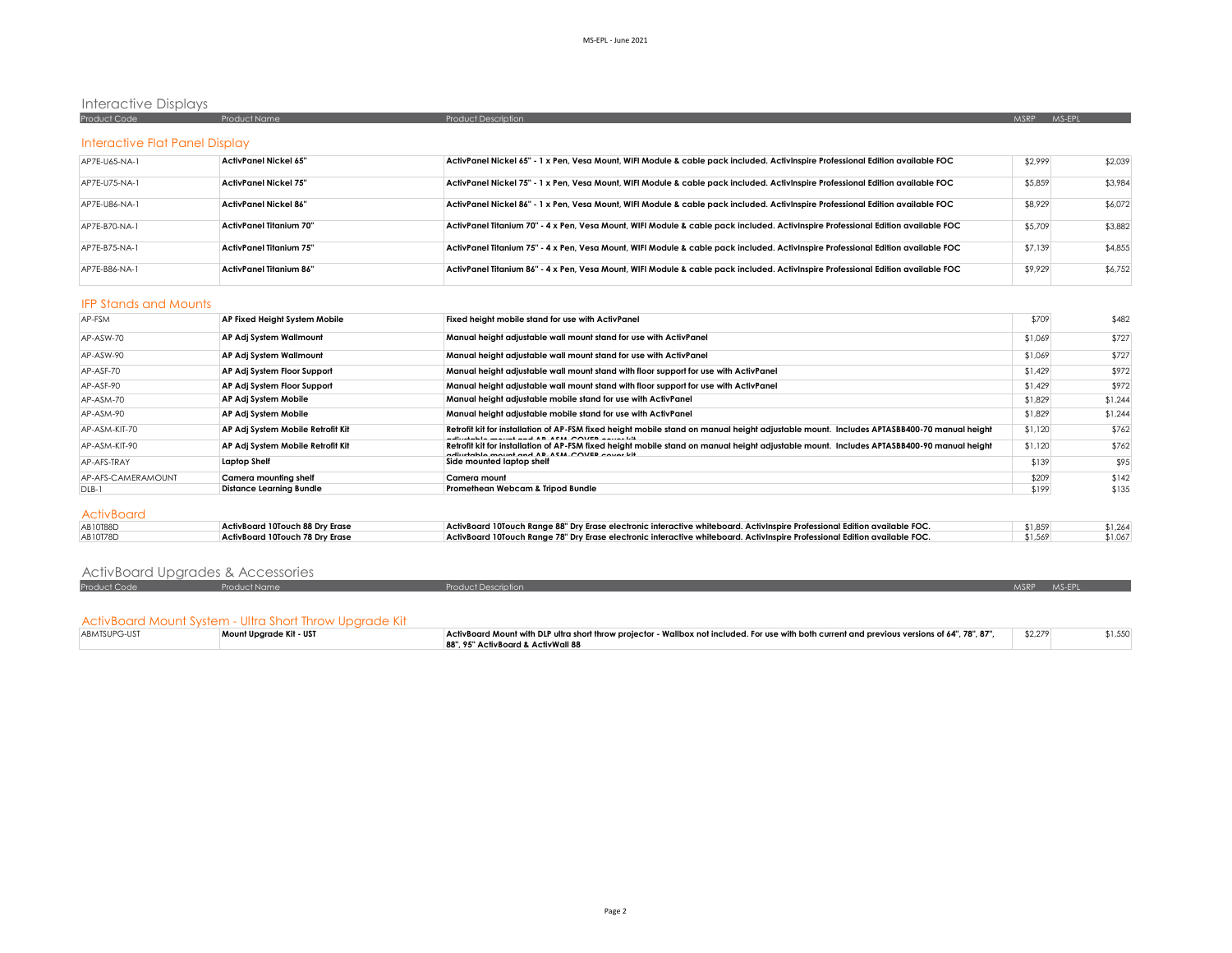# ActivBoard Upgrades & Accessories

# ActivBoard Projector Upgrade Kit

| ABKIT-MSV4-UST2  | AB Mobile V4 Stand Retrofit Kit UST-P2           | Retrofit kit for installation of UST-P2 projector on V4 (EST) mobile stand. Includes UST-P2 projector and ABMS-UST2              | \$2,859 | \$1,944 |
|------------------|--------------------------------------------------|----------------------------------------------------------------------------------------------------------------------------------|---------|---------|
| ABKIT-AFSV3-UST2 | AB Fixed-Adiustable V3 Stand Retrofit Kit UST-P2 | Retrofit kit for installation of UST-P2 projector on V3 Fixed and Adjustable stands. Includes UST-P2 projector and UST2-Plate    | \$2,139 | \$1,455 |
| ABKIT-AFSV4-UST2 | AB Fixed-Adiustable V4 Stand Retrofit Kit UST-P2 | Retrofit kit for installation of UST-P2 projector on V4 Fixed and Adjustable stands. Includes UST-P2 projector and ABAFS-UST-KIT | \$2,209 | \$1,502 |

## Audio Enhancement System

| $ASB-40-$ | ctivSoundBaı<br>inean Aci<br>erom. | re - For use with current versions of ActivBoard Touch & ActivPanel Ranae. Mountina brackets included "<br><b>ActivSoundBar</b> | \$219 |  | ∿4 اه. |  |  |  |
|-----------|------------------------------------|---------------------------------------------------------------------------------------------------------------------------------|-------|--|--------|--|--|--|
|           |                                    |                                                                                                                                 |       |  |        |  |  |  |

#### Interactive Tools

| <b>Product Code</b> | Product Name                          | <b>Product Description</b>                                                         | MSRP    | MS-EPI |
|---------------------|---------------------------------------|------------------------------------------------------------------------------------|---------|--------|
|                     |                                       |                                                                                    |         |        |
| <b>ActivConnect</b> |                                       |                                                                                    |         |        |
| CHRM2-CP4R128S      | <b>Promethean Chromebox</b>           | <b>Promethean Chromebox</b>                                                        | \$499   | \$339  |
| OPS3_5PRR254S       | Promethern OPS-M (no OS preinstalled) | Onen Pluggable Specification Mini PC (No OS preinstalled) for use with ActivPanels | \$1,499 | \$1019 |

| OPS3-5P8R256S        | Promethean OPS-M (no OS preinstalled) | Open Pluggable Specification Mini PC (No OS preinstalled) for use with ActivPanels | \$1,499 | \$1,019 |
|----------------------|---------------------------------------|------------------------------------------------------------------------------------|---------|---------|
| OPS3-5P8R256S-WIN    | OPS-M i5 Win                          | Open Pluggable Specification Mini PC with Windows i5                               | \$1,709 |         |
| $OPSS-7P16R256S-WIN$ | <b>OPS-M i7 Win</b>                   | Open Pluggable Specification Mini PC with Windows i7                               | \$2.149 | \$1,461 |
|                      |                                       |                                                                                    |         |         |

#### **Notes**

\* Pricing applies to 48 contiguous US States only.

# Radix

| <b>Product Code</b>     | <b>Product Name</b>  | <b>Product Description</b>                          | MS-EPL<br><b>MSRP</b> |
|-------------------------|----------------------|-----------------------------------------------------|-----------------------|
| Radix Device Management |                      |                                                     |                       |
|                         | Radix 1 Year         |                                                     | \$35.00               |
| RADIX-1YR               |                      | Radix VISO premium device management 1 year License | \$24                  |
| RADIX-2YR               | <b>Radix 2 Years</b> | Radix VISO premium device management 2 year License | \$63.64<br>\$43       |
| RADIX-3YR               | <b>Radix 3 Years</b> | Radix VISO premium device management 3 year License | \$88.98<br>\$61       |
| RADIX-4YR               | <b>Radix 4 Years</b> | Radix VISO premium device management 4 year License | \$113.26<br>\$77      |
| RADIX-5YR               | <b>Radix 5 Years</b> | Radix VISO premium device management 5 year License | \$134.62<br>\$92      |
|                         |                      |                                                     |                       |

# Promethean ActivCare Support and Warranty

| Product Code                      | Product Name                   | <b>Product Description</b>                                                                      | <b>MSRP</b> | MS-FPI |
|-----------------------------------|--------------------------------|-------------------------------------------------------------------------------------------------|-------------|--------|
| <b>Advanced Replacement Cover</b> |                                |                                                                                                 |             |        |
| ABT5YRARC                         | ActivBoard Touch 5 Year ARC    | ActivBoard Touch range - Enhancement, Advanced Replacement Cover, 5 Years                       | \$169       | \$115  |
| APL5YRARC                         | ActivPanel (Large) 5 Year ARC  | ActivPanel Large (size 80"+) - Extension, Advanced Replacement Cover, 5 years                   | \$329       | \$224  |
| APM5YRARC                         | ActivPanel (Medium) 5 Year ARC | ActivPanel Medium (size up to & including 79") - Extension, Advanced Replacement Cover, 5 years | \$219       | \$149  |
| PRJ5YRARC                         | Projector 5 Year ARC           | Projector range - Extension & Enhancement, Advanced Replacement Cover, 5 years                  | \$109       | \$74   |

## Onsite Support

| _____<br>ABT5YROSS | ActivBoard Touch 5 Year OSS      | ActivBoard Touch range - Enhancement, On Site Support, 5 Years                        | \$429 | \$292 |
|--------------------|----------------------------------|---------------------------------------------------------------------------------------|-------|-------|
| APM5YROSS-B        | ActivPanel-B (Medium) 5 Year OSS | ActivPanel Medium (for Titanium IFPs up to 80") - Extension, On Site Support, 5 years | \$359 | \$244 |
| APM5YROSS-U        | ActivPanel-U (Medium) 5 Year OSS | ActivPanel Medium (for Nickel IFPs up to 80") - Extension, On Site Support, 5 years   | \$359 | \$244 |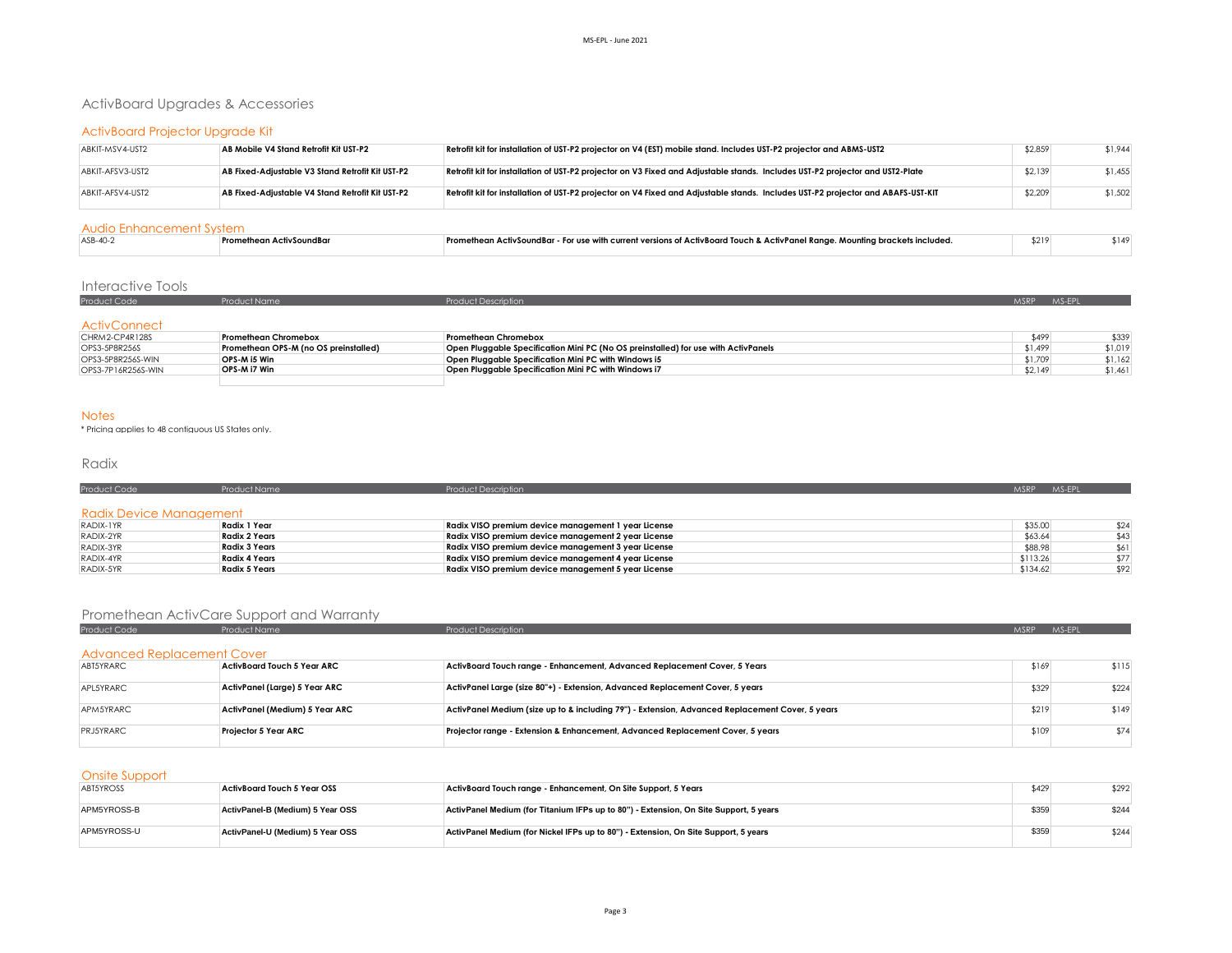| APL5YROSS-B      | ActivPanel-B (Large) 5 Year OSS | ActivPanel Large (for Titanium IFPs bigger than 80") - Extension, On Site Support, 5 Years | \$539 | \$367 |
|------------------|---------------------------------|--------------------------------------------------------------------------------------------|-------|-------|
| APL5YROSS-U      | ActivPanel-U (Large) 5 Year OSS | ActivPanel Large (for Nickel IFPs bigger than 80") - Extension, On Site Support, 5 Years   | \$539 | \$367 |
| <b>PRJ5YROSS</b> | Projector 5 Year OSS            | Proiector 5 Year OSS                                                                       | \$289 | \$197 |

Notes

<sup>1</sup> OSS available in 48 contiguous US states

Please refer to Warranty at a Glance Matrix for applicable countries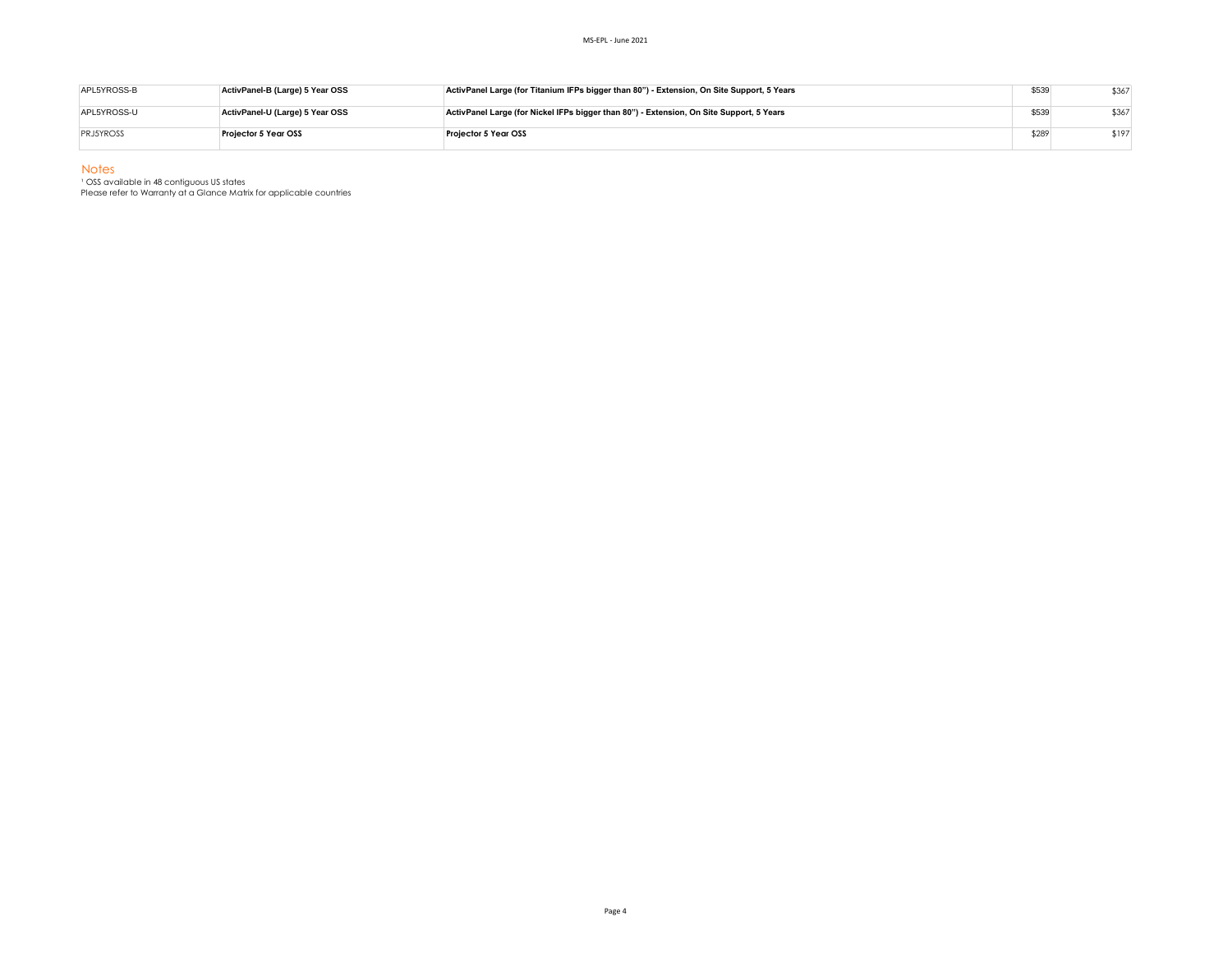# Spares and Peripherals

| Product Code                      | <b>Product Name</b>                | <b>Product Description</b>                                      | <b>MSRP</b> | MS-EPL |
|-----------------------------------|------------------------------------|-----------------------------------------------------------------|-------------|--------|
| <b>Interactive Display Spares</b> |                                    |                                                                 |             |        |
| ACON1-G-REMOTE                    | <b>ActivConnect G-Series</b>       | ActivConnect G-Series collaboration device                      | \$20        | \$14   |
| AP-REMOTE-CONTROL                 | <b>ActivPanel Remote</b>           | Remote control for ActivPanel versions 5-6 & i-Series           | \$12        |        |
| APT2-REMOTE                       | ActivPanel Touch Remote            | Remote control for ActivPanel Touch - For use with versions 1-3 | \$19        | \$13   |
| AP4F-REMOTE                       | ActivPanel Remote                  | Remote control for ActivPanel 70" & 80"                         | \$19        | \$13   |
| AP-ACC-HOLDER                     | <b>ActivPanel Accessory Holder</b> | <b>ActivPanel Accessory Holder for AP5/AP6</b>                  | \$9         |        |
| AP-ERASER                         | ActivPanel Eraser                  | ActivPanel Eraser for AP5/AP6                                   | \$9         |        |
| AP-WIFI-A                         | Wi-Fi Module V7 Nickel & Cobalt    | Wi-Fi Module for ActivPanel V7 Nickel & Cobalt                  | \$56        | \$38   |
| AP-WIFI-BC.                       | Wi-Fi Module V7 Titanium           | Wi-Fi Module for ActivPanel V7 Titanium                         | \$70        | \$48   |
| AP7-FRASFR-B                      | <b>ActivPanel V7 Eraser</b>        | <b>Eraser for ActivPanel V7 Titanium</b>                        | \$29        | \$20   |

# Installation Items

| ASB-40-2-BRKT-KIT | ASB-40 Upgrade Bracket Kit       | For use with ASB-40 when mounting on an ActivBoard 10T or V5 70" panel. Not required to be purchased seperately for ActivPanel 75"+       |      |      |
|-------------------|----------------------------------|-------------------------------------------------------------------------------------------------------------------------------------------|------|------|
| DR-5762064        | Wall hanging bracket 300/300 Pro | Wall hanging bracket kit for 300 & 300 Pro Range ActivBoard - Contains 4 brackets                                                         | \$19 | \$13 |
| AB10T-ADJ-BRKT    | <b>AB10T Lower Bracket</b>       | Lower bracket kit (x2 brackets) – needed when upgrading to a 10T board for use with Fixed, Adjustable and Mobile stands - not required to |      |      |
|                   |                                  | uparade mount systems                                                                                                                     |      |      |
| AB-TOUCH-BRKT-KIT | ActivBoard Touch Bracket Kit     | ActivBoard Touch Bracket Kit (Touch Boards Only)                                                                                          | \$19 | \$13 |
|                   |                                  |                                                                                                                                           |      |      |

# Audio Enhancement System Spares

| $ASR-40-R$ | ActivSoundBar Remote Control | control for Promethean ActivSoundBar<br><b>KAM</b><br>. . | \$11 | . |
|------------|------------------------------|-----------------------------------------------------------|------|---|
|            |                              |                                                           |      |   |

# Spares and Peripherals

| Product Code     | Product Name                      | <b>Product Description</b>                                                                                                                     | <b>MSRP</b> | MS-EPL |
|------------------|-----------------------------------|------------------------------------------------------------------------------------------------------------------------------------------------|-------------|--------|
| Pens             |                                   |                                                                                                                                                |             |        |
| AP6-PEN-2        | ActivPanel V6 86" Pen (Thin nib)  | Spare pen for ActivPanel V6 86" (Thin nib)                                                                                                     | \$5         | \$3    |
| AP6-PEN-5        | ActivPanel V6 86" Pen (Thick nib) | Spare pen for ActivPanel V6 86" (Thick nib)                                                                                                    | \$5         | \$3    |
| AP6-PEN-4        | ActivPanel V6 Pen (Non 86")       | Spare pen for ActivPanel V6 for the 65", 70" & 75"                                                                                             | \$5         | \$3    |
| AP5-PEN-4K       | <b>ActivPanel Pen</b>             | Spare Pen for use with ActivPanel version 5 4k only                                                                                            | \$5         | \$3    |
| AP5-PEN          | <b>ActivPanel Pen</b>             | Spare Pen for use with ActivPanel version 5 (not for use with 4k)                                                                              | \$5         | \$3    |
| VTP-PEN          | i-Series Pen                      | <b>ActivPanel i-Series Pen</b>                                                                                                                 | \$5         | \$3    |
| PEN4NIBS2-100    | <b>ActivPen 4 nibs</b>            | Pack of 100 nibs for ActivPen 4 with manufacturing date stamp of 11 October 2010 onwards                                                       | \$179       | \$122  |
| PEN4NIBS-100     | <b>ActivPen 4 nibs</b>            | Pack of 100 nibs for ActivPen 4 with manufacturing date stamp of 10 October 2010 or earlier                                                    | \$179       | \$122  |
| ABR-AP-PEN-NIBS  | <b>Digital Pen Nibs</b>           | Pack of nibs for use with ActivPanel and ActivBoard Touch Digital Pen                                                                          | \$7         | \$5    |
| AW-TEACHER-PEN   | <b>AW Teacher Pen</b>             | ActivWall Teacher Pen - For use with all variants of ActivWall                                                                                 | \$49        | \$33   |
| AB-STY           | <b>ActivPanel Stylus</b>          | <b>Replacement for ActivPanel Stylus</b>                                                                                                       | \$7         | \$5    |
| AW-STUDENT-PEN-1 | <b>AW Student Pen 1</b>           | ActivWall Student Pen - For use with all variants of ActivWall. Performs as the second pen, after the Teacher Pen.                             | \$49        | \$33   |
| AW-STUDENT-PEN-2 | AW Student Pen 2                  | ActivWall Student Pen - For use with ActivWall 102 & ActivWall 135 as a 3rd pen.                                                               | \$49        | \$33   |
| ACTIVPEN4S3-2-BK | Student ActivPen 50 - 2 Pack      | Student ActivPen 50. Cordless battery-free pen for ActivBoard - For use with 100, 300, 300 Pro & 500 Pro Range                                 | \$139       | \$95   |
| AW-STUDENT-PEN-3 | AW Student Pen 3                  | ActivWall Student Pen - For use with ActivWall 135 as a 4th pen.                                                                               | \$49        | \$33   |
| AP-PFN-2         | <b>ActivBoard Pen</b>             | ActivBoard Digital Pen - For use with ActivBoard 10 Touch Range only                                                                           | \$110       | \$75   |
| ACTIVPEN4T3-2-BK | Teacher ActivPen 50 - 2 Pack      | Teacher ActivPen 50. Cordless battery-free pen for ActivBoard - For use with 100, 300, 300 Pro & 500 Pro Range                                 | \$109       | \$74   |
| ACTIVPEN4T3-10   | Teacher ActivPen 50 - 10 Pack     | Teacher ActivPen 50. Cordless battery-free pen for ActivBoard - For use with 100, 300, 300 Pro & 500 Pro Range                                 | \$419       | \$285  |
| PEN3NIBS-100     | ActivPen 3 nibs                   | Pack of 100 nibs for ActivPen 3                                                                                                                | \$39        | \$27   |
| ARAAC2PENSET     | ActivArena spare pen set          | ActivArena Spare pen set. Cordless battery-free pen for ActivBoard - Set comprises 1 teacher & 1 student ActivArena Pen. For use with previous | \$89        | \$61   |
| AP7-PEN-B        | ActivPanel V7 Pen Titanium        | Spare pen for ActivPanel V7 Titanium                                                                                                           | \$5         | \$3    |
| AP7-PEN-U        | <b>ActivPanel V7 Pen Nickel</b>   | Spare pen for ActivPanel V7 Nickel                                                                                                             | \$5         | \$3    |

## ActivBoard Cables

| CB-5883067            | USB Cable - 3 Metre           | 3 metre USB cable - For use with 100, 300, 300 Pro & 500 Pro Range ActivBoard & ActivPanels |  |
|-----------------------|-------------------------------|---------------------------------------------------------------------------------------------|--|
| AB-TOUCH-5M-USB-CABLE | ActivBoard Touch 5m USB Cable | ActivBoard Touch 5m USB Cable (Touch Boards Only)                                           |  |
|                       |                               |                                                                                             |  |

## Power Supply Units

| PSU-DUAL-MODE-ABOARD                               | US PSU - 500 Pro Range    | Power supply unit for 500 Range ActivBoard                  | \$39 | \$27 |
|----------------------------------------------------|---------------------------|-------------------------------------------------------------|------|------|
| ACON1-G-PSU-KIT                                    | <b>ActivConnect-G PSU</b> | Power supply for ActivConnect G-Series collaboration device | \$18 | \$12 |
| PRM-CHROMEBOX-CB-MAINS-US Mains Cable Chromebox US |                           | 1 Metre Mains Cable for Chromebox - US                      |      | \$20 |